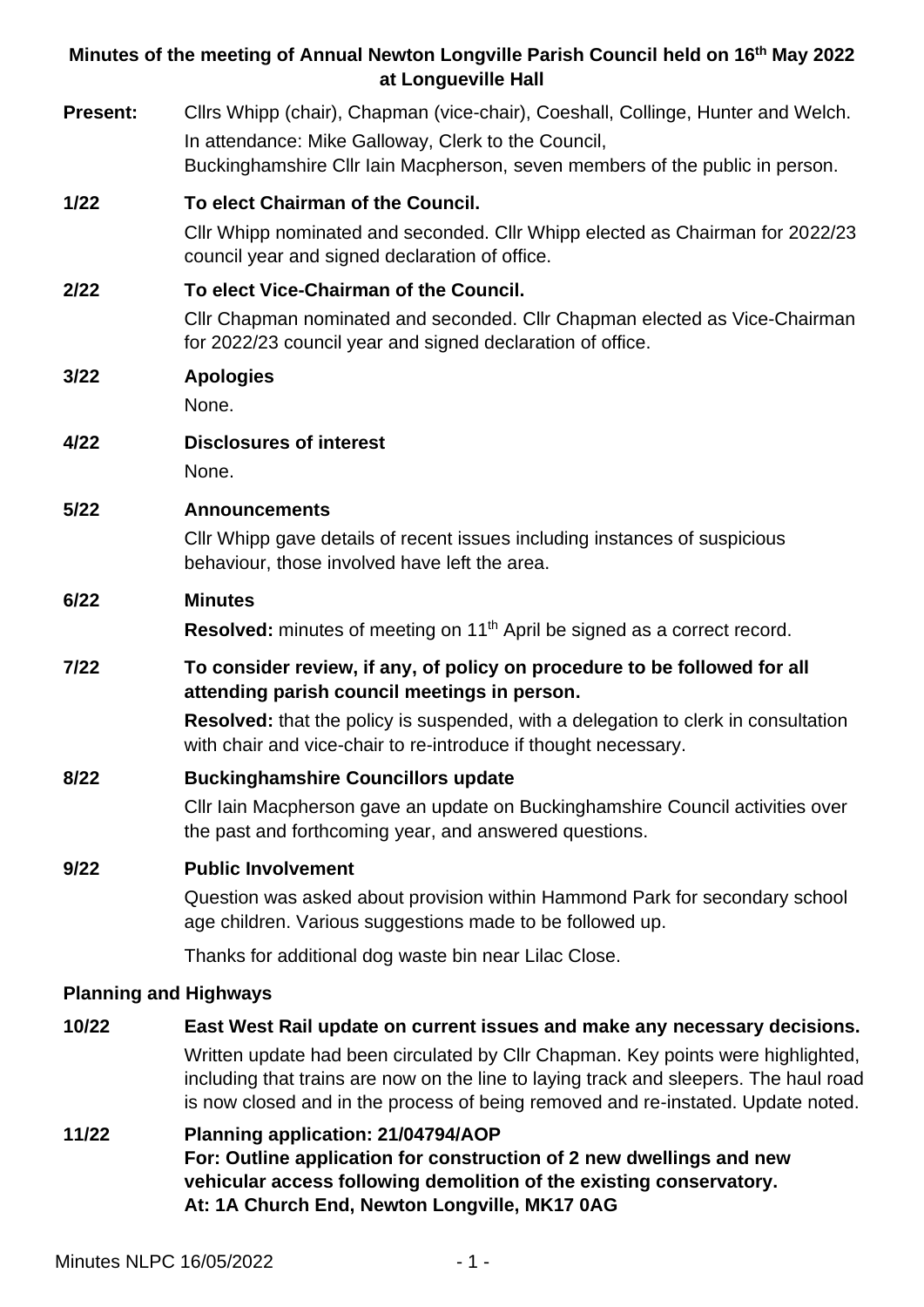There has been no change since the last meeting. No update has been provided by Buckinghamshire Council Highways Officer.

#### **12/22 Planning application: 20/03539/APP**

For: Installation of a gas tanker off-loading facility for injection of renewable gas into the national gas distribution network At: SGN Gas Depot, Bletchley Road, Newton Longville. By: Bawden Energy Limited

Update and consider any appropriate action.

No update as yet from case officer. Noted that Milton Keynes Council have started an informal consultation from  $16<sup>th</sup>$  May to  $13<sup>th</sup>$  June about proposals for traffic calming on Newton Road.

#### **13/22 Salden Chase (application to Buckinghamshire Council)**

Update and consider any appropriate action.

No update to online planning portal since November. No update as yet from Buckinghamshire Council.

#### **14/22 Housing development for 17 houses on Whaddon Road**

Update and consider any appropriate action.

Ongoing issues being pursued both directly and with Buckinghamshire Council Planning Enforcement, however the Senior Enforcement Consultant that was dealing with this is no longer working for Buckinghamshire Council, but to date details have not been provided of any replacement Due to issues with the site and parking by site operatives, as well as Buckinghamshire Council, it has been necessary to involve DEFRA, HSE, VAHT and Police.

## **15/22 Update on other outstanding planning applications and consider any appropriate action.**

Verbal update given on other outstanding applications not yet been determined. Since the last PC meeting, two of older applications have now been refused. (19/04367/AOP 57 dwellings at Hammond Farm, submitted December 2019, and 21/04349/APP 17 Warners Road, submitted November 2021.)

Clerk to continue to track outstanding applications and pursue with Buckinghamshire Council as considered appropriate.

#### **Property**

## **16/22 To consider change to allotment rules to improve security**

All allotment holders have been contacted about several points including a potential change to the rules to explicitly require gates to be kept locked when not in use to enter or exit. To be considered at June meeting.

## **17/22 To consider need for improved allotments perimeter fencing at certain points.**

There are a few places where the fencing is in need of improvement as well as some missing hedge. It is recognised that it is not realistic to make it impossible for someone to get into allotments if they are determined to do so. The cost to fence around the whole site with 2.4m fencing would around £30,000 and it would still be possible for someone to climb over it.

Options being explored to improve fencing to footpath at minimal cost as well as other gates and locks. It may be possible to get some stock fencing from EWR.